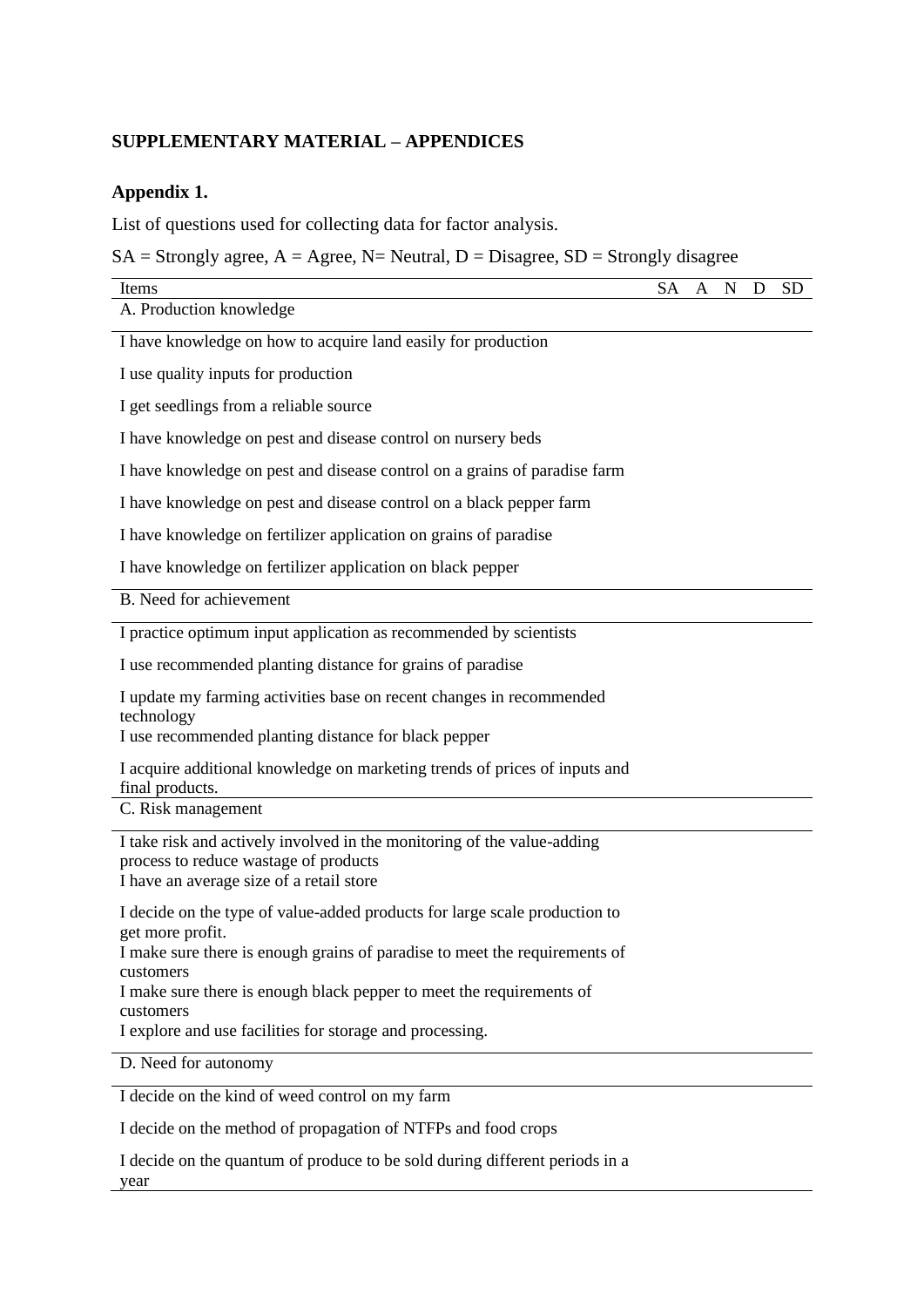E. Marketing knowledge and networking

I decide on how to optimally combine resources (financial, physical and human) to meet customers' requirements I can identify niche markets and supply the products as per the orders placed by the buyers I market my products in furthest places if necessary

I depend on middlemen for the sale of grains of paradise

I depend on middlemen for the sale of black pepper

I use my family members as a source of labour

I use hired labour

I exchange and share opinion on technology with other farmer entrepreneurs in preparatory, production and marketing stage of valueadded products

F. Managerial ability

I plan to utilise time as a resource effectively and efficiently

I have access to good funding sources

I keep regular records

I have the knowledge to manage my farm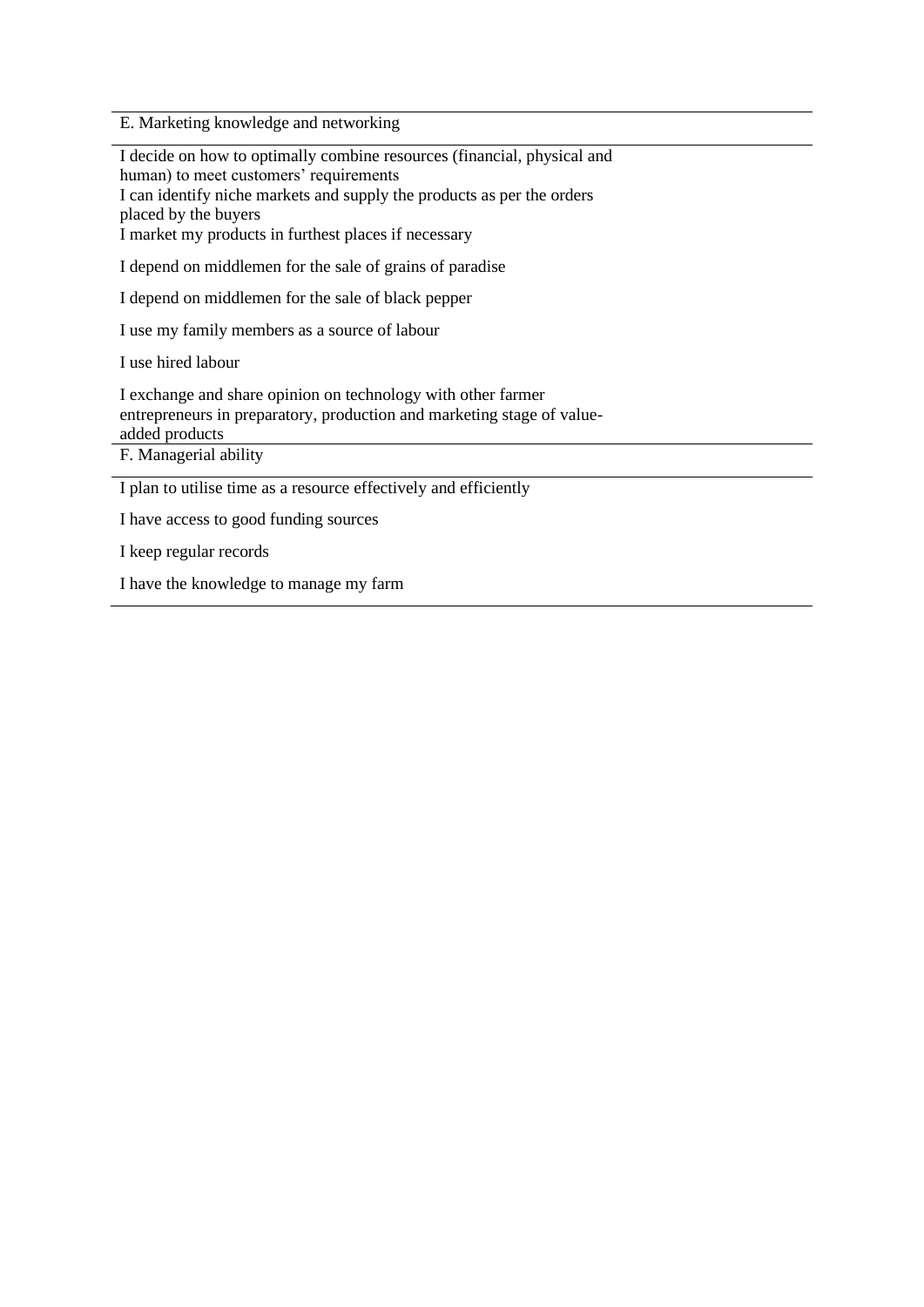# **Appendix 2.**

| S/No         | Sub-scale            | Items | Mean | Range   | SD   | Cronbach Alpha |
|--------------|----------------------|-------|------|---------|------|----------------|
|              | Production knowledge | 8     | 2.72 | $1-5$   | 0.92 | 0.57           |
| ∍            | Need for achievement |       | 3.04 | $1-5$   | 0.60 | 0.28           |
|              | Risk management      | b     | 2.81 | $1-5$   | 0.55 | 0.58           |
| 4            | Need for autonomy    |       | 3.04 | $1-5$   | 0.68 | 0.82           |
|              | Marketing knowledge  |       | 3.02 | $1 - 5$ | 0.97 | 0.11           |
| <sub>6</sub> | Managerial ability   |       | 3.24 | $1 - 5$ | 0.88 | 0.57           |
|              | All                  | 34    | 2.93 | 1-5     | 0.78 | 0.86           |

Reliability test results.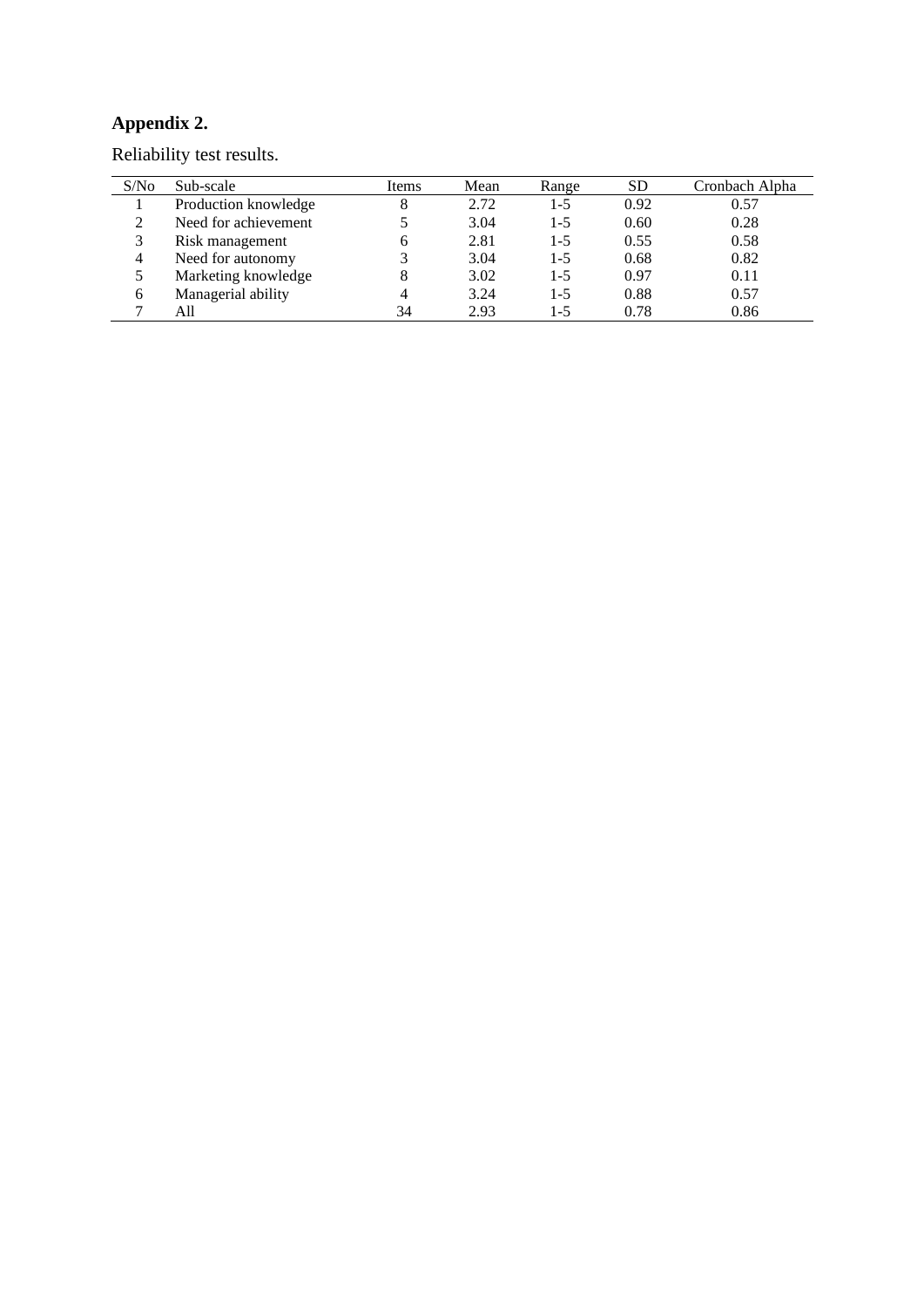### **Appendix 3.**

Factor loadings.

| Variables      | Factors  |              |          |                          |               |          |          |          |
|----------------|----------|--------------|----------|--------------------------|---------------|----------|----------|----------|
|                | 1        | $\mathbf{2}$ | 3        | $\overline{\mathcal{L}}$ | $\mathfrak s$ | 6        | 7        | 8        |
| X <sub>1</sub> | $-0.672$ | $-0.224$     | 0.058    | $-0.208$                 | $-0.088$      | 0.041    | $-0.088$ | $-0.111$ |
| X2             | 0.424    | 0.161        | $-0.054$ | 0.285                    | 0.235         | $-0.577$ | 0.098    | $-0.270$ |
| X3             | 0.317    | 0.217        | 0.228    | $-0.292$                 | $-0.394$      | 0.390    | $-0.312$ | 0.285    |
| X4             | 0.056    | 0.247        | 0.162    | 0.823                    | $-0.052$      | 0.005    | $-0.032$ | $-0.066$ |
| X <sub>5</sub> | 0.121    | 0.051        | 0.11     | 0.895                    | 0.044         | 0.002    | 0.02     | $-0.043$ |
| X <sub>6</sub> | 0.105    | $-0.764$     | 0.107    | $-0.086$                 | 0.239         | 0.154    | 0.137    | 0.126    |
| X7             | 0.190    | 0.728        | 0.089    | 0.114                    | $-0.044$      | $-0.026$ | 0.137    | $-0.057$ |
| X8             | 0.169    | 0.020        | 0.736    | 0.204                    | 0.137         | 0.153    | $-0.042$ | $-0.217$ |
| X9             | 0.081    | $-0.004$     | 0.773    | $-0.008$                 | 0.194         | 0.048    | 0.144    | 0.097    |
| X10            | 0.410    | 0.185        | 0.678    | 0.196                    | 0.132         | $-0.106$ | 0.206    | $-0.055$ |
| X11            | 0.517    | 0.397        | 0.478    | 0.13                     | $-0.233$      | $-0.047$ | 0.146    | 0.013    |
| X12            | 0.126    | $-0.148$     | 0.13     | $-0.013$                 | $-0.736$      | $-0.036$ | 0.059    | $-0.023$ |
| X13            | $-0.145$ | $-0.116$     | $-0.148$ | 0.081                    | 0.129         | 0.131    | $-0.832$ | 0.061    |
| X14            | 0.016    | 0.01         | 0.4      | 0.195                    | 0.579         | $-0.287$ | $-0.15$  | 0.017    |
| X15            | 0.137    | 0.19         | 0.529    | $-0.151$                 | $-0.690$      | $-0.572$ | 0.039    | 0.204    |
| X16            | 0.354    | 0.289        | 0.047    | $-0.230$                 | 0.201         | 0.195    | 0.12     | 0.461    |
| X17            | 0.584    | 0.424        | 0.373    | 0.060                    | $-0.213$      | $-0.03$  | $-0.054$ | $-0.013$ |
| X18            | 0.684    | $-0.067$     | 0.051    | 0.080                    | $-0.133$      | 0.009    | 0.334    | 0.202    |
| X19            | 0.192    | 0.816        | 0.147    | 0.035                    | 0.000         | 0.082    | 0.023    | $-0.087$ |
| X20            | 0.629    | 0.253        | 0.196    | $-0.355$                 | 0.210         | $-0.134$ | 0.023    | $-0.087$ |
| X21            | 0.629    | 0.241        | 0.085    | 0.246                    | $-0.082$      | $-0.14$  | $-0.316$ | $-0.097$ |
| X22            | 0.488    | 0.155        | 0.153    | 0.244                    | $-0.106$      | $-0.462$ | $-0.339$ | 0.200    |
| X23            | 0.149    | 0.535        | $-0.018$ | 0.105                    | 0.079         | 0.155    | $-0.112$ | 0.574    |
| X24            | 0.756    | $-0.147$     | 0.13     | 0.082                    | $-0.107$      | 0.122    | 0.209    | 0.256    |
| X25            | 0.273    | 0.743        | 0.106    | 0.014                    | 0.37          | 0.076    | 0.007    | 0.025    |
| X26            | 0.772    | 0.196        | 0.271    | $-0.172$                 | 0.279         | $-0.022$ | $-0.005$ | $-0.141$ |
| X27            | 0.216    | 0.017        | 0.346    | 0.13                     | $-0.042$      | 0.409    | 0.339    | 0.153    |
| X28            | $-0.004$ | $-0.167$     | $-0.06$  | $-0.078$                 | $-0.1$        | 0.015    | 0.013    | 0.769    |
| X29            | 0.103    | 0.254        | 0.166    | 0.039                    | 0.08          | 0.694    | $-0.178$ | 0.181    |
| X30            | 0.675    | 0.200        | 0.445    | $-0.024$                 | 0.154         | 0.042    | 0.017    | $-0.068$ |
| X31            | 0.277    | 0.137        | 0.319    | $-0.274$                 | 0.629         | 0.078    | 0.080    | 0.133    |
| X32            | 0.467    | $-0.200$     | 0.188    | 0.353                    | 0.047         | 0.063    | 0.463    | 0.2      |
| X33            | $-0.027$ | 0.419        | 0.146    | $-0.376$                 | 0.354         | 0.160    | 0.221    | 0.145    |
| X34            | 0.431    | 0.173        | 0.324    | 0.016                    | 0.421         | 0.123    | 0.257    | $-0.197$ |

*Source*: Authors' own computation based on field data, 2018. NB: The rotated component matrix uses 0.50 as a cut-off point for factor loading for naming the factors.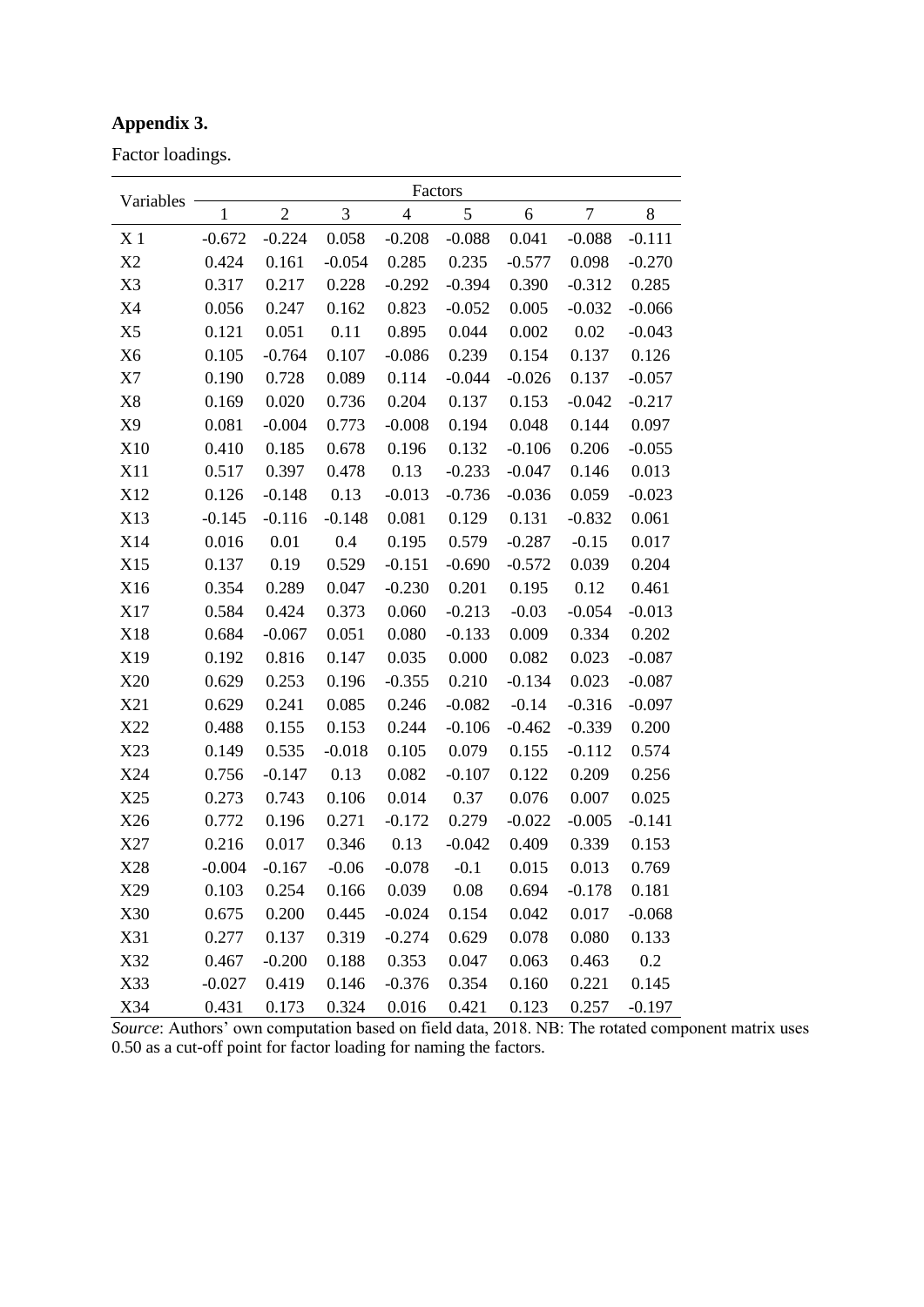# **Appendix 4.**

Naming of extracted factors.

| Factors                                                | Percentage of<br>variance (%) | Cumulative % |
|--------------------------------------------------------|-------------------------------|--------------|
| Factor 1: Access to market information                 | 16.6                          | 16.6         |
| X1: Easy acquisition of land                           |                               |              |
| X18: I have knowledge on pest and disease control on   |                               |              |
| the grain of paradise farm                             |                               |              |
| X20: I have the ability to identify a market niche and |                               |              |
| supplying the products as per the orders placed by the |                               |              |
| buyers                                                 |                               |              |
| X21: I take risk and actively involved in the          |                               |              |
| monitoring of the value-adding process to reduce the   |                               |              |
| wastage                                                |                               |              |
| X24 I know the required fertiliser application for     |                               |              |
| grains of paradise                                     |                               |              |
| X26 I acquire additional knowledge on marketing        |                               |              |
| trends on the price of ingredients and final products  |                               |              |
| X30 I know the quantum of produce to be sold during    |                               |              |
| different periods in a year                            |                               |              |
| Factor 2: Personal commitment                          | 12.0                          | 28.6         |
| X6 I use recommended planting distance for grains of   |                               |              |
| paradise                                               |                               |              |
| X7 I use recommended planting distance for black       |                               |              |
| pepper                                                 |                               |              |
| X19 I have personally gained knowledge on how to       |                               |              |
| control pest and disease on black pepper farm          |                               |              |
| X25 I have personally gained knowledge on fertiliser   |                               |              |
| application on black pepper farm                       |                               |              |
| Factor 3: Attention to details                         | 10.0                          | 38.6         |
| X8 I take my time in the application of quality inputs |                               |              |
| X9 I get seedlings from a reliable source              |                               |              |
| X10 I decide on the most reliable weed control on my   |                               |              |
| farm                                                   |                               |              |
| Factor 4: Adaptability to new technology               | 7.7                           | 46.3         |
| X4 I decide on practising optimum input ingredients as |                               |              |
| recommended by scientists                              |                               |              |
| X5 I use the updated technology as recommended by      |                               |              |
| stakeholders                                           |                               |              |
| Factor 5: Family support                               | 6.9                           | 53.2         |
| X12 I use my family members as a source of labour      |                               |              |
| X31: I have an off-farm job that supports my farm job  |                               |              |
| Factor 6: Knowledge on value addition                  | 5.7                           | 58.9         |
| X2: I can decide on the type of value-added products   |                               |              |
| for large-scale production to get more profit          |                               |              |
| X15: I know how to manage my farm for higher           |                               |              |
| profits                                                |                               |              |
| X29 I depend on intermediaries for the sales of NTFPs  |                               |              |
| Factor 7: Availability of farm labour                  | 5.3                           | 64.2         |
| X13 I use hired labour                                 |                               |              |
| Factor 8: Networks with value chain actors             | 5.2                           | 69.4         |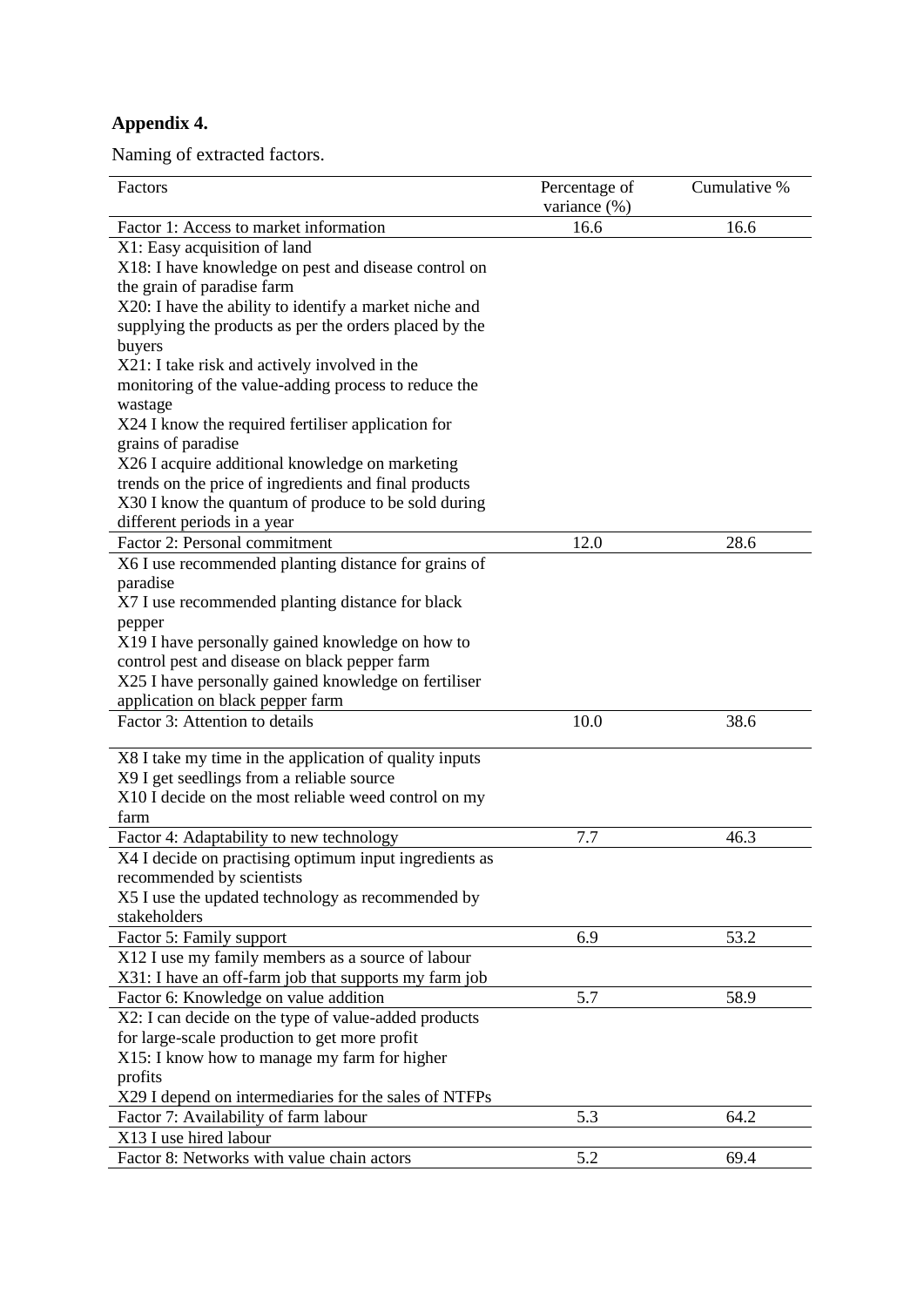X14: I exchange and share opinion on technology with other agripreneurs in the production, marketing and value-added activities X28 I depend on intermediaries for the sale of grains of paradise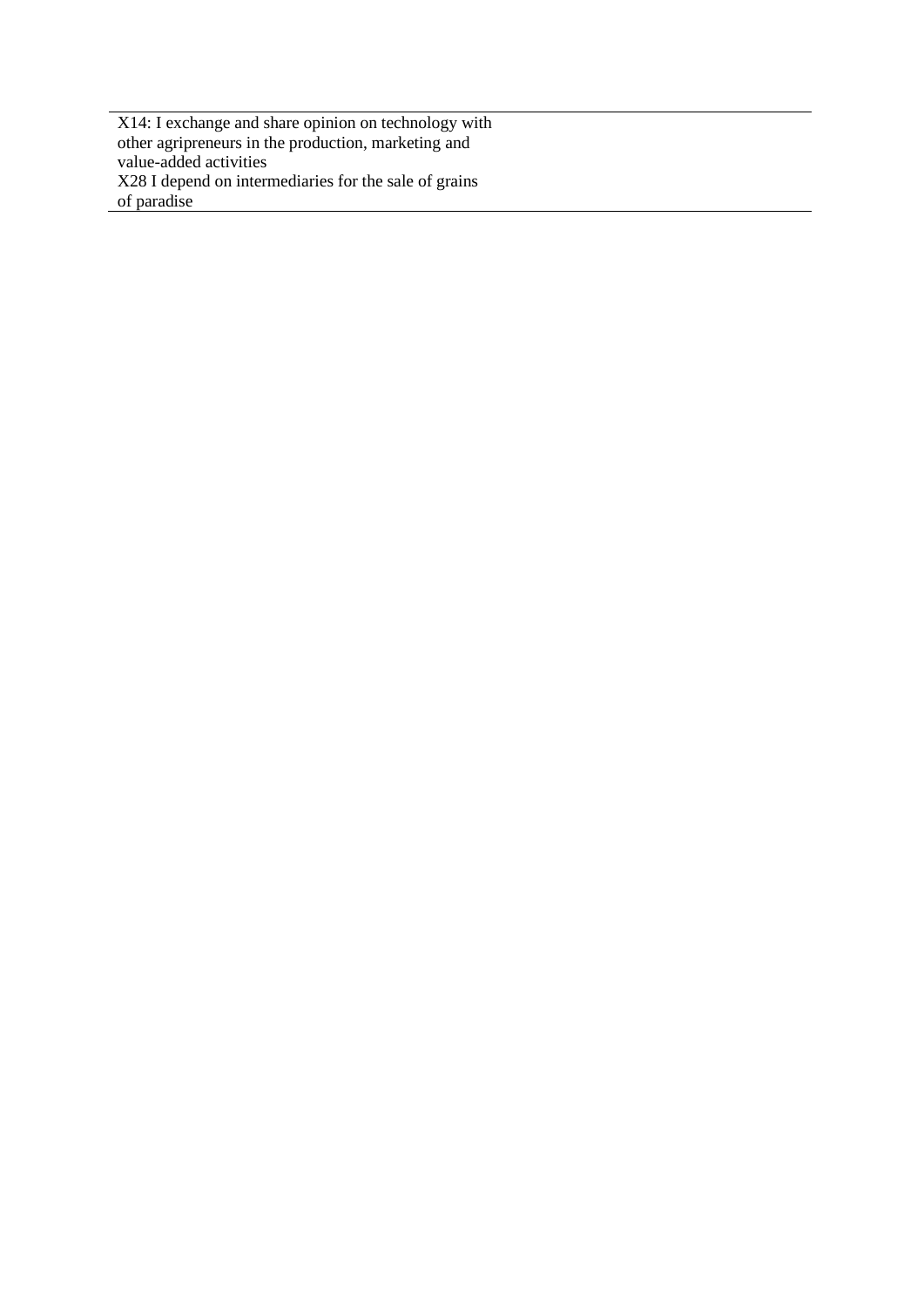# **Appendix 5.**

Description of variables used in the Ordinary Least Squares and Quantile regression.

| Variable                   | Description                                                                       | Measurement                      | Expected<br>sign | Mean     | <b>SD</b> | Relevant literature                                            |  |  |
|----------------------------|-----------------------------------------------------------------------------------|----------------------------------|------------------|----------|-----------|----------------------------------------------------------------|--|--|
| Dependent variables        |                                                                                   |                                  |                  |          |           |                                                                |  |  |
| Entrepreneurial<br>score   | The General<br>Entrepreneurial<br>Tendency (GET2<br>TEST) score of<br>each farmer | Number                           |                  | 28.78    | 3.40      |                                                                |  |  |
| Independent variables      |                                                                                   |                                  |                  |          |           |                                                                |  |  |
|                            | Personal and demographic characteristics                                          |                                  |                  |          |           |                                                                |  |  |
| Age                        | Number of years<br>from birth                                                     | Number                           |                  | 51.10    | 7.69      | Folmer et al., 2010;<br>Sinyolo et al., 2017                   |  |  |
| Ln education               | Natural log of the<br>number of years<br>of education                             | Number                           | $\mathrm{+}$     | 5.30     | 4.62      | Folmer et al., 2010;<br>Nagler & Naudé<br>2014                 |  |  |
| Household size             | Total number of<br>people in a<br>household                                       | Number                           | $+$              | 7.23     | 2.36      | Folmer et al., 2010                                            |  |  |
| Gender                     | Sex of the<br>respondent                                                          | $1 = Male$ ,<br>$0 =$ Female     |                  | 0.44     | 0.50      | Anggadwita and<br>Dhewanto, 2016;<br>Fitz-Koch et al.,<br>2018 |  |  |
| Per capita                 | Monthly per<br>capita<br>expenditure of<br>each household                         | Expenditure/<br>household size   | $+$              | 72.18    | 72.21     | Zhu et al., 2017                                               |  |  |
| Personal<br>commitment     | Personal<br>commitment of<br>the farmer to<br>NTFP production                     | Factor 2 from<br>factor analysis | $+$              | 3.03e-07 | 1.00      | Anggadwita and<br>Dhewanto, 2016                               |  |  |
| Attention to<br>details    | Attention to<br>details by the<br>farmer                                          | Factor 3 from<br>factor analysis | $^{+}$           | 1.54e-07 | 1.00      | McElwee, 2006                                                  |  |  |
| Family support             | <b>Support NTFP</b><br>producers<br>received from<br>family                       | Factor 5 from<br>factor analysis | $+$              | 8.36e-07 | 1.00      | Kuada, 2009 and<br>Xiong et al., 2018                          |  |  |
| Production characteristics |                                                                                   |                                  |                  |          |           |                                                                |  |  |
| Years of farming           | Number of years<br>of farming                                                     | Number                           | $+$              | 10.72    | 2.55      | Lans et al. 2017;<br>Rosairo and Potts,<br>2016                |  |  |
| Off-farm job               | Participation in<br>off-farm job                                                  | $1 = Yes, 0 = No$                | $+$              | 0.22     | 0.41      | Haugen and Vik,<br>2008; Hansson et<br>al., 2013               |  |  |
| Ln farm size               | Natural log of the<br>size of the farm                                            | Acres                            | $^{+}$           | 2.75     | 1.41      | Sinyolo et al., 2017                                           |  |  |